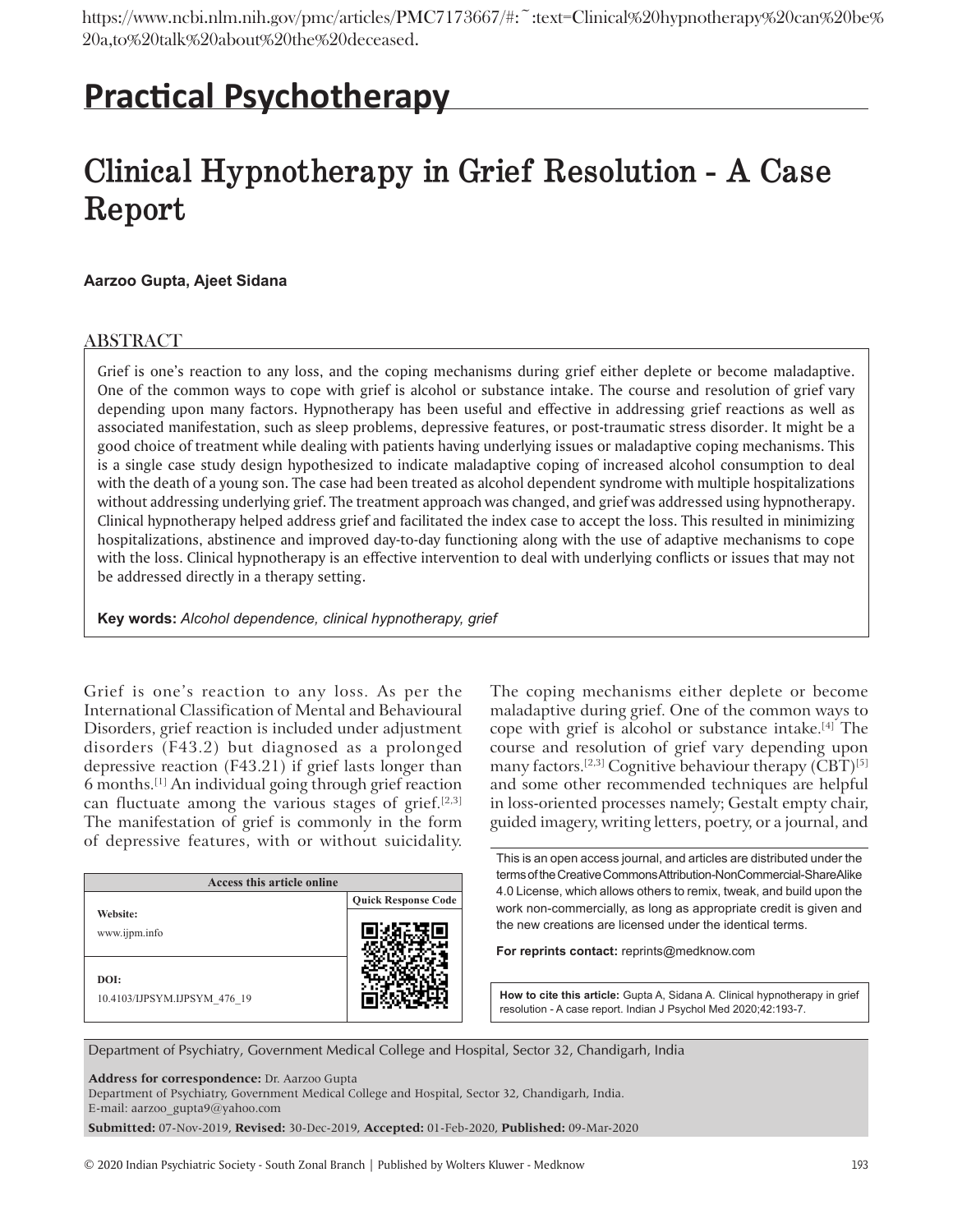making art.[2] But all those techniques operate at the cognitive or behavioural level. Hypnotherapy is a form of intervention where communication with the mind is established through suggestions delivered directly or indirectly with the use of metaphors in an altered state of consciousness.[6,7] It has been useful and effective in addressing grief reactions in children as well as adults.[8] It is recommended therapy for addictive behaviours,[7] but its role in grief resolution has not been explored in the Indian setting. Also, individuals with associated manifestations, such as sleep problems, depressive features, or post-traumatic stress disorder (PTSD), have benefitted from the use of hypnotherapy.[9]

# **CASE DESCRIPTION**

Mr R is a 47‑year‑old, diploma holder, married male hailing from an urban Hindu family of middle socio‑economic status, running a real estate and construction business. Premorbidly, he was meticulous in work, having a calm and self-regulated temperament, and a member of many social and charity organizations where he often volunteered in altruistic activities. There was an occasional use of alcohol after returning from work, which helped him get sleep. He presented in out‑patient department of Psychiatry for the first time in April 2012 with features of low mood, suicidal ideation, anger outbursts, disturbed sleep and poor appetite. The symptoms were precipitated by the death of his son who committed suicide in January  $2012$  due to failure in the  $10<sup>th</sup>$  class exams. The reason for consultation was daily consumption of one bottle of Indian made foreign liquor (IMFL) for the last 4‑5 days. His mental status examination revealed feelings of sadness, loneliness, worthlessness, and helplessness reflected in cognitions such as "He should have cremated me, but I had to cremate him", "I see no purpose in living or earning money, whom do I have to do it for?", and "I have no one; I don't want to live".

Treatment was initiated and he had 14 hospitalisations, of 10‑19 days with an average of 9 days in‑patient stay, in a span of 4 years. These hospitalisations had been triggered by the anniversary, examination, and festival dates. The symptom at the time of hospitalisation had been intoxicated state and binge drinking. He had attempted to commit suicide once by overdosing the prescribed medicines, but then he himself walked into the emergency services of the hospital. He had been compliant to pharmacotherapy, except for rare irregularity in follow‑up.

He was advised psychotherapy at first psychiatry consultation from a psychologist to address grief. He reported that he felt extremely uncomfortable talking about the issues in therapy as it brought back memories, and after the session, his crying spells and alcohol intake persisted with intensity for about a week. Consequently, he dropped-out of psychotherapy by end of 2012.

In addition, he started having a dispute over property with his brother, who insisted the patient to write his share in the brother's name, as the patient had no heir. There had been a marital conflict with his wife, who, after the death of their son, wanted a second child, but the patient was not ready as he had been mourning. Consequently, within 3‑4 months, she moved to Canada to live with her parents. The couple had been in contact via telephone. Each time, the wife insisted him to join her in Canada, while he asked her to come back to India. She refused, saying that she had no reason to return to India and did not want to be in an environment that reminded her of their son. The couple could not come to a consensus on this, and the process of filing divorce was never initiated.

# **FORMULATION**

## **Hypothesising the problem**

His first reaction to the loss involved shock, crying, preoccupation with thoughts of the deceased, and lack of muscular power, lasting from a few hours to 10 days. Once the rituals and other arrangements were over, while confronting the loss, he started experiencing persistent yearning, crying, feelings of helplessness, and difficulty doing day-to-day-activities. There had been symptoms of depression (depressed mood, feeling tired and weak, loss of appetite, difficulty in sleep, weight loss, and restlessness). This resulted in staying aloof and social withdrawal. There was incomplete grieving as he was stuck and had not been able to resolve it. Overall, the psychodynamic formulation of the case revealed that his underlying feeling was sadness, and the defence used by the patient was 'acting out,' where he was behaviourally indulging into alcohol consumption. The depressive symptoms and worry about the future were manifestations of unresolved grief.<sup>[10]</sup>

## **Defining problems and goals of therapy**

The problems defined were unresolved grief, increased alcohol intake as a way of coping, interpersonal conflicts, and inadequate social support. The outcomes of the therapy targeted were grief resolution, resumption of routine functioning, and encouraging the use of alternative coping mechanisms and social participation. The index case had been stuck at the emotional level since 2012 and had been resistant to talk about the loss in awareness, leaving no room for CBT for grief resolution. Therefore, hypnotherapy was chosen to address his emotional block in a state of subconsciousness or trance. Clinical hypnotherapy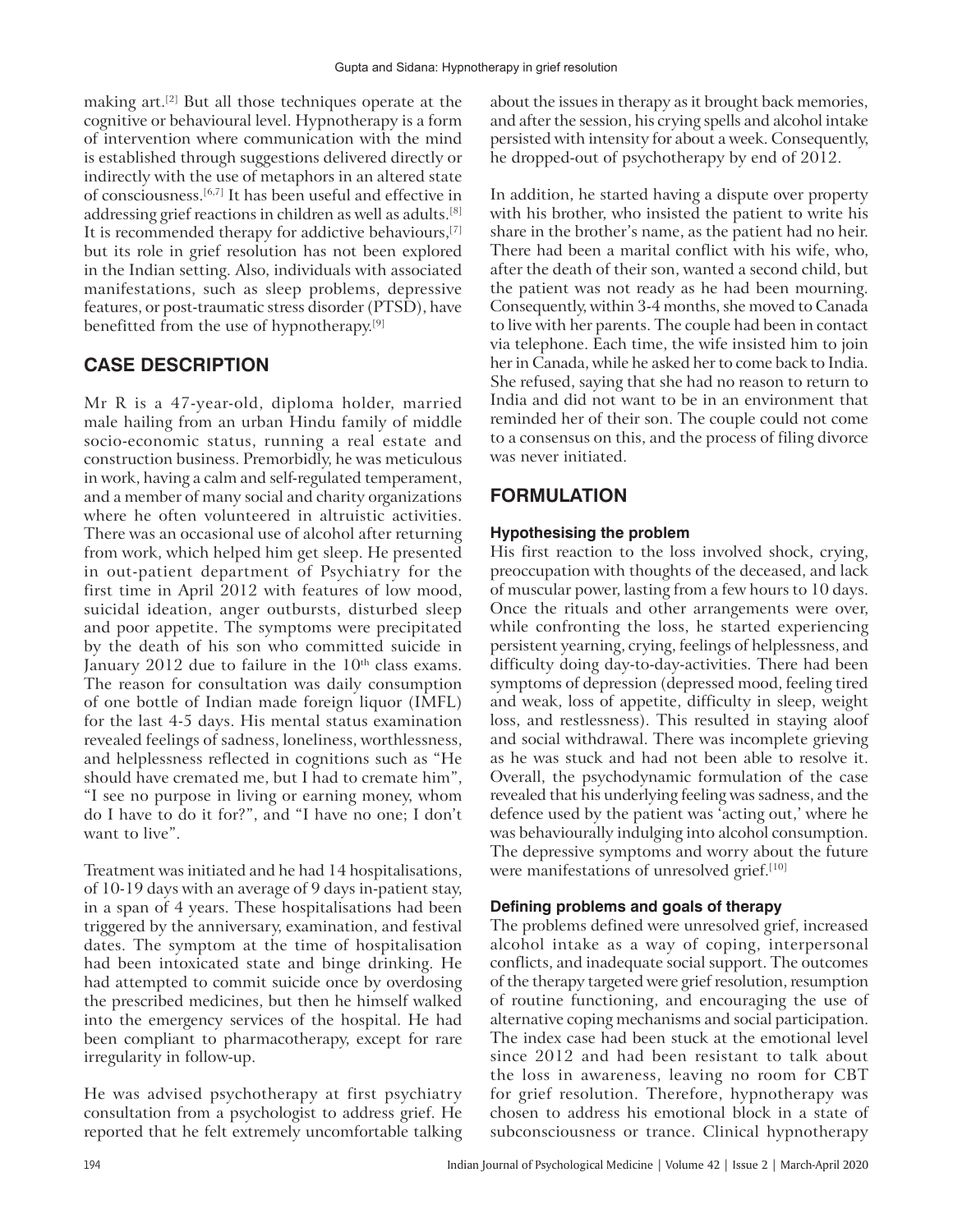could be delivered indirectly using metaphors, and the technique of future progression could be used without mention of the past of the patient.[7] In addition, the formulation revealed that resolving the conflict is necessary to manage manifested symptoms.

Hypnotherapy was initiated in the month of June 2016 during the in‑patient stay. The challenge was resistance arising out of past experience in psychotherapy. Grief resolution was taken as the first goal, as the history revealed unless the grief was resolved, other outcomes in psychotherapy could not be expected.

### **MANAGEMENT**

#### **Dealing with resistance**

Thematic Apperception Test  $(TAT)^{[11]}$  was done to get introduced to the patient as well as to have an objective assessment of the hypothesised problems. The assessment (TAT) was completed in three sessions as he often felt strained and was not able to sit for long. The verbal communication was minimal between the patient and the therapist, but the patient was seen daily to establish rapport. The TAT stories were complete, revealing identification of loss, interpersonal and intrapersonal conflicts, and feeling of isolation. TAT revealed a conflict between the needs for affiliation and rejection, suggesting that he wanted affection of the loved one and had to separate himself from the subject of affection.

Simultaneously, guided imagery was initiated from the first session, and he was made to practice daily. At the termination of the guided imagery session, feedback was taken from him. He reported feeling calm momentarily. The session was terminated using suggestive statements, creating a sense of hope for a positive outcome in clinical hypnotherapy (CH). He started reporting calmness after an 8‑9 minutes session of guided imagery.

Finally, the consent for CH was sought on the  $5<sup>th</sup>$  day, by addressing his concerns related to the treatment approach. He was explained how CH might be beneficial in letting go the emotional baggage that he had been carrying for the last four years as projected in the TAT findings. He was also explained how it is going to be similar to guided imagery, where he does not have to engage in dialogue(s) with the therapist. He agreed, and audio recording was used for guided imagery to make him adapt to listening to the audio‑recording and prepare him for self‑hypnosis practice in the future. The audio recorded file was transferred to his mobile phone. He continued the guided imagery session using the file.

#### **Hypnotherapy sessions**

On the  $7<sup>th</sup>$  day, the patient was prepared in the morning for a hypnotherapy session to be audio recorded so that he could use the audio-recording for daily self-practice. A 90‑minute session was delivered and audio recorded in a quiet and comfortable place. A hypnotic session has stages of light, medium, and deep hypnosis, and lastly, dehypnotize by making the patient aware of surroundings through sensory inputs, terminating the communication with the sub-conscious. $[6,7]$ The audio session began with the guided imagery, aiming to enhance internal focus and defocus from external stimuli. This induces a state of trance where guardedness and reluctance become weaker, resulting in increased receptivity to the verbal suggestions communicated indirectly. The light hypnotic stage comprises of the head to toe body scan using self‑guided relaxation, $[12]$  followed by visual imagery involving the five senses.[7] By now, the patient is assumed to have entered into deep trance. The same is validated using ideomotor signalling, where a gesture, such as raising the right index finger for 'yes' and left index finger for 'no', is decided to be indicated by the patient when in the trance state so that the hypnotic stage is not interrupted. This later guided the therapist to know whether the patient wants to discontinue at any point. It is now that the patient is ready for direct or indirect verbal suggestions. The technique used was future progression and visual imagery along with metaphors such as sun, road, stones, and house. The suggestions were a mixture of direct and non-direct statements. In the second and third hypnotic stages, through imagery, he was made to walk through hills, receiving new energy from sun, to jump over and kick stones or to avoid stones like problems or challenges of life, moving forward on the path of life, to cross a bridge and empty the baggage of past into a river, and to enter his house full of darkness – as he enters, he brings light and life to it. Finally, the post‑hypnotic suggestion was linked with sun rays and water, filling him with light to beat the darkness of past and move towards sense of optimism. He was dehypnotised with deep breathing. The audio recording was stopped, and he was advised to listen to the audio‑recording every day in the form of self‑hypnosis.

The feedback was taken, and he reported to be comfortable during the session and later while practicing self-hypnosis. He was discharged and continued to follow-up on an out-patient basis. The psychotherapy sessions were kept brief, and comprised of enquiring about the experiences of the patient while practicing self-hypnosis sessions as well as post-session. He started opening up gradually, he appeared euthymic, and intake of alcohol decreased significantly in follow‑up sessions.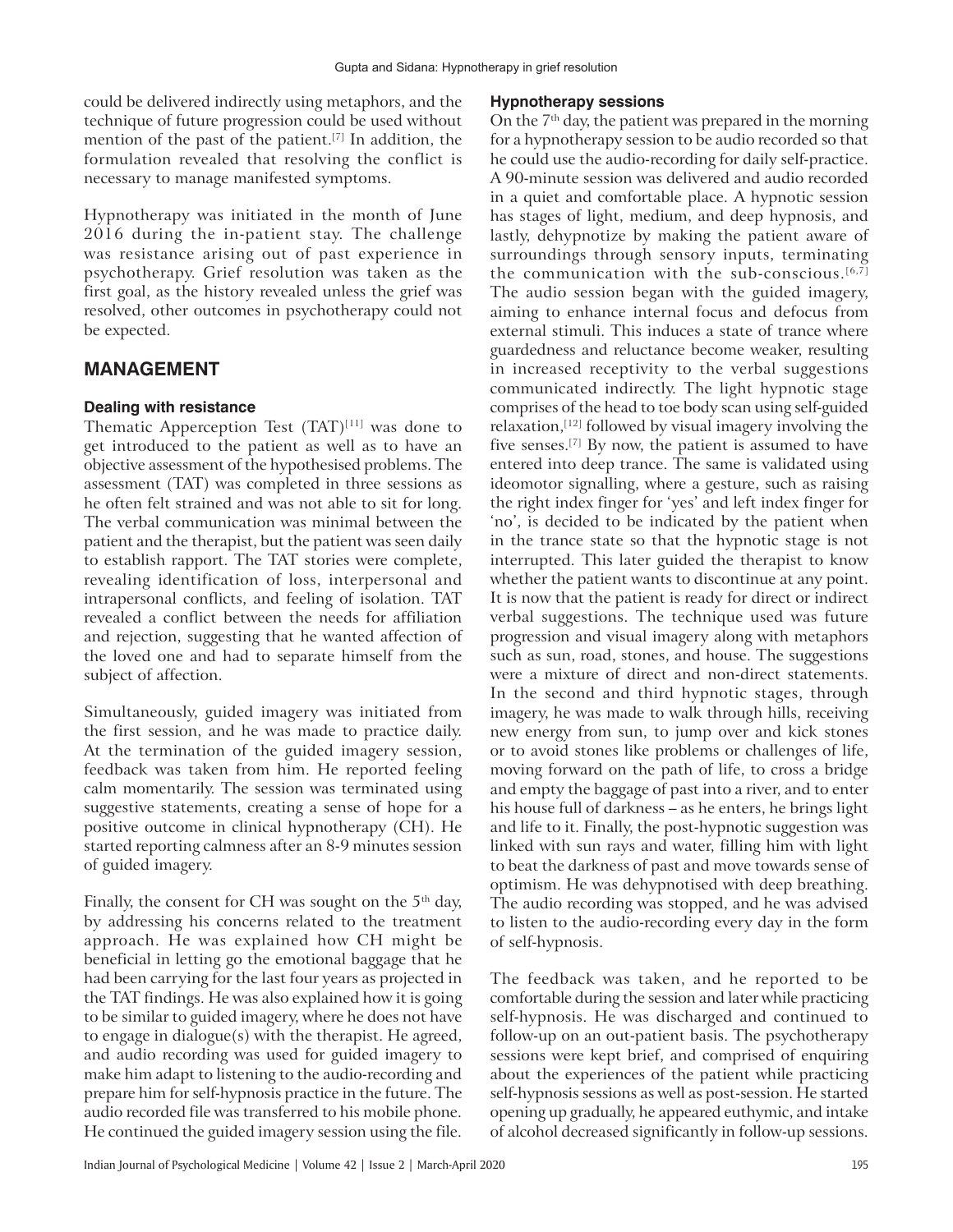#### **Relapse in management**

He had one relapse to alcohol use after four months from the onset of therapy and had to be hospitalised. He approached emergency services of the hospital in an intoxicated state, which was similar to previous hospitalisations. During the psychotherapy sessions, it came forth that the first change he experiences is sleep disturbance, followed by a headache. The headache was becoming extremely severe to tolerate, leading to alcohol intake to numb the pain. The same was communicated to the Psychiatrist, and pharmacotherapy aimed primarily at sleep rather than alcohol intake or depressive symptoms was initiated. He was instructed to approach the emergency services in the early stages of sleep disturbance than seeking help at a later stage after the severity has increased. It was during this hospitalisation, after having established rapport, that the patient was psycho‑educated about the cycle of grief given by Kubler and Ross, his symptoms, causing impairment in functioning. Also, the parents were included in the psychotherapy sessions, making them aware of the despair and pain experienced by the patient and his coping.

#### **Termination and outcome of therapy**

The next one year of psychotherapy comprised of the practice of self‑hypnosis. Supportive therapy was used as an adjunct to achieve social participation and improve functioning.<sup>[13]</sup> His improved functioning made him use resources like family, spirituality, and altruism, instead of alcohol consumption, to cope with grief. After six months of intervention, decision making was done regarding occupation. He finished his pending financial transactions. He explored options for occupation and finally decided to do volunteer and charity work. He assertively conveyed his terms to his brother regarding property share and procured all documentary evidence to avoid legal disputes in the future. His divorce got through, and he did not suffer regular altercation. Both partners amicably settled and signed the papers.

A total of 40 sessions were taken in a span of 2 years – the distribution of these sessions was 10 daily sessions at the time of initiation of therapy, followed by 8 weekly sessions for a period of 2 months. Then, a spacing was introduced in the sessions, and four sessions every fortnight were taken. There were three booster sessions of once a month follow‑up. The termination was introduced as he had been asymptomatic and functioning adequately. There was a minor turbulence when his father died, but he did not slip into any relapse and resumed routine tasks. He was now maintaining well through festivals and anniversary dates; and participated in the *shraad* (annual death ceremony ritual) of his son for the first time in the last 6 years since his death. Currently, he has been maintaining

well, and the session is taken once in 3 months. The targeted treatment goals have been achieved.

# **DISCUSSION**

The index case underwent 40 sessions in total. The outcome measures were grief resolution, symptom reduction in terms of decreased alcohol intake and decreased hospitalizations, and improved level of functioning. The use of objective outcome measures (assessment tools) was avoided, keeping in view the resistance in the patient to engage in therapy. The process of assessment and management has been explained to go parallel. It was in the index case that the assessment format was hypothesized [Table  $1$ ]<sup>[2]</sup> using the file records, and the aim was to seek consent to initiate psychotherapy for grief resolution. The grief was addressed and not the resulting behavior or dysfunction. It has also been observed in the clinical setting that patients often get uneasy with repetitive clinical interviews or if clinicians are often changed. Keeping in view the chronicity of bereavement and avoidance in the index case to talk about the deceased person,[2,14] clinical hypnotherapy was planned. Clinical hypnotherapy has its roots in the psychodynamic school of psychology. This implies that his conscious mind could understand that his son had died, and he had to move on.<sup>[6]</sup> But his sub-conscious mind was not ready to accept the death of his son. These dilemmas were resolved through the use of clinical hypnotherapy,

#### **Table 1: Case formulation using BASIC SID[2]**

| <b>BASIC SID</b>       | <b>Domains</b>                                                                                   | <b>Description for Index case</b>                                                                                    |
|------------------------|--------------------------------------------------------------------------------------------------|----------------------------------------------------------------------------------------------------------------------|
| <b>Behavior</b>        | Suicidal risk<br>Aggressive behavior<br>Disregard of rules                                       | History of attempt<br>While intoxicated<br>Abusive and violent behavior<br>towards the mother                        |
| Affect                 | Lack of awareness of own<br>feelings<br>Depressed mood                                           | Not able to attribute alcohol<br>intake to grief<br>Sadness due to past loss                                         |
| Sensation              | Painful muscular tension<br>Obsessive mental images                                              | Intermittent headaches<br>Of rituals and ceremonies                                                                  |
| Imagery                | Flashbacks                                                                                       | Of body, rituals and time<br>spent with son                                                                          |
| Cognition              | Poor problem-solving skills                                                                      | Maladaptive coping through<br>binge drinking                                                                         |
| Spiritual              | Excessive guilt<br>Lack of meaning and<br>purpose in life<br>Ambivalence over religious<br>faith | Incapable of saving son<br>Loneliness<br>Stopped religious activities                                                |
| Interpersonal          | Social isolation<br>Socially unacceptable<br>hehavior<br>Marital conflict                        | Not interacting with parents<br>or others<br>Abusive and aggressive when<br>intoxicated<br>Ongoing divorce with wife |
| Drug and<br>biological | Alcohol abuse<br>Overweight and physically<br>unfit                                              | Chronic<br>No physical activity and<br>sedentary lifestyle                                                           |